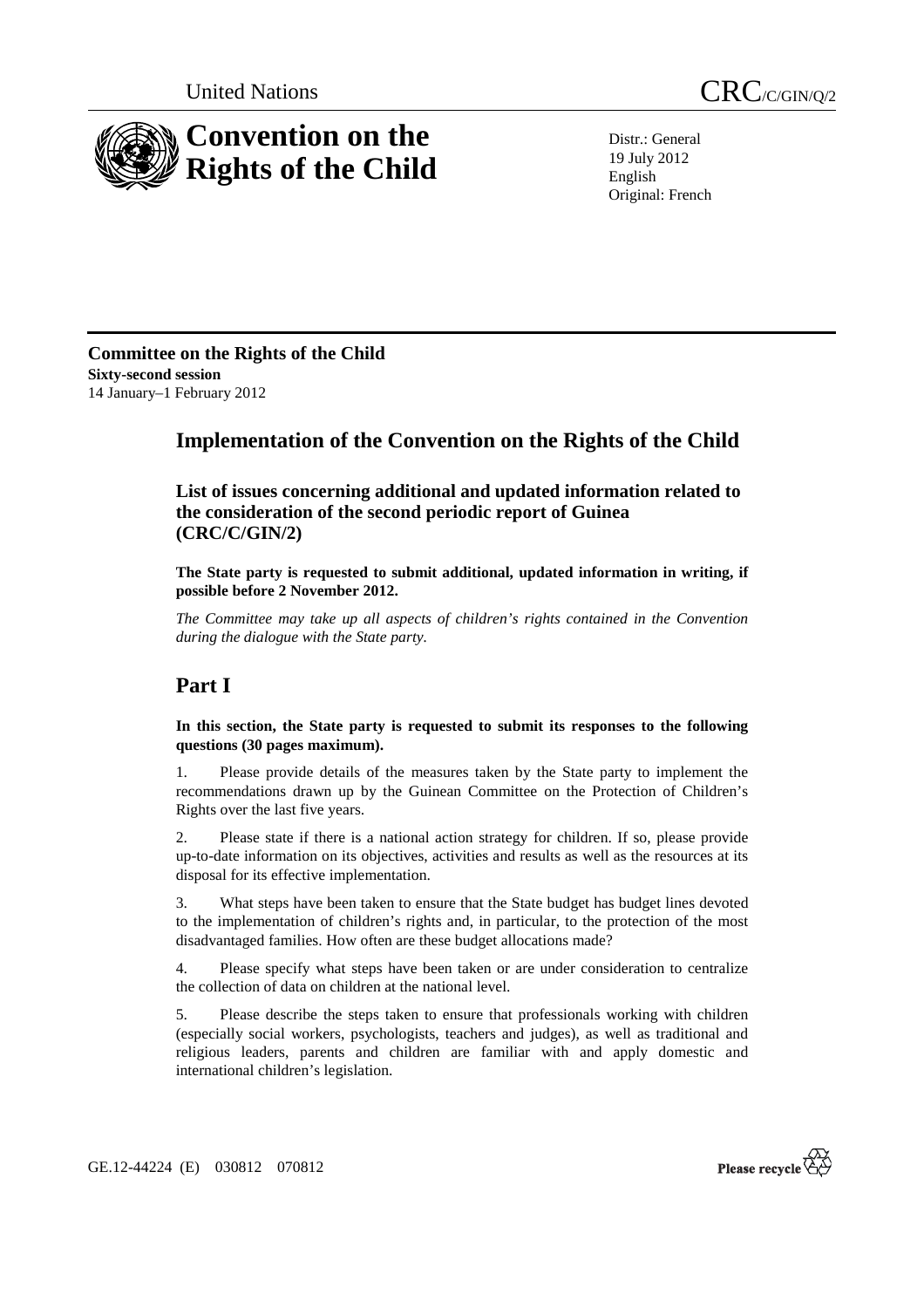6. Please state what concrete measures have been taken by the State party to eliminate practices that discriminate against girls with respect to inheritance, sexual stereotypes and patriarchal attitudes towards girls.

7. What measures have been taken by the State party to ensure free and universal registration of births?

8. Please indicate the measures taken by the State party to explicitly prohibit by law corporal punishment in all settings including the family, childcare services, schools and detention centres.

9. Please indicate the measures taken by the State party to ensure that the public school system is free and available to all children, including girls. Please also provide updated information on the Education for All programme mentioned in paragraph 403 of the report. Please also indicate the measures taken to implement early childhood programmes.

10. Please indicate the special measures taken to promote the inclusion of children with disabilities in the mainstream school system.

11. Please provide information on the measures taken to remedy the lack of wellequipped health services in the different regions of the country, especially the most deprived regions such as Labé and Kankan. Please also indicate the concrete steps taken to combat malaria and tuberculosis.

12. Please provide updated information on the steps taken by the national multi-sectoral committee to combat HIV/AIDS, created in 2002 in partnership with national and international organizations, to prevent and control the spread of HIV/AIDS and to care for the large number of children who have been left orphaned by the disease.

13. Please describe specific measures taken to ensure enforcement of Act No. L/2000/010/AN of 10 July 2010 criminalizing female genital mutilation (FGM) to deter communities that continue to practise female genital mutilation from so doing. Please also indicate the results of the campaign encouraging people to hand in the knives used in excision, as referred to in paragraphs 368 and 373 of the report.

14. Please provide updated information on measures taken by the State party to ensure the effective application of legislation concerning child sexual exploitation, and in particular on harmonized national programmes adopted to prevent and combat child sexual exploitation.

15. Please specify the measures taken to eliminate the worst forms of child labour and the programmes developed to secure child workers' reintegration into the family and society.

16. Please provide updated information on the reorganization of juvenile justice referred to in paragraph 522 of the report. Please specify the measures taken to ensure that the organs competent to protect the rights of children in conflict with the law have the human, technical and financial resources they need to function efficiently.

### **Part II**

**In this section, the State Party is invited to briefly update (three pages maximum) the information provided in its report with regard to:** 

(a) New bills or laws and their respective regulations;

(b) New institutions (and their mandates) or institutional reforms and their financing;